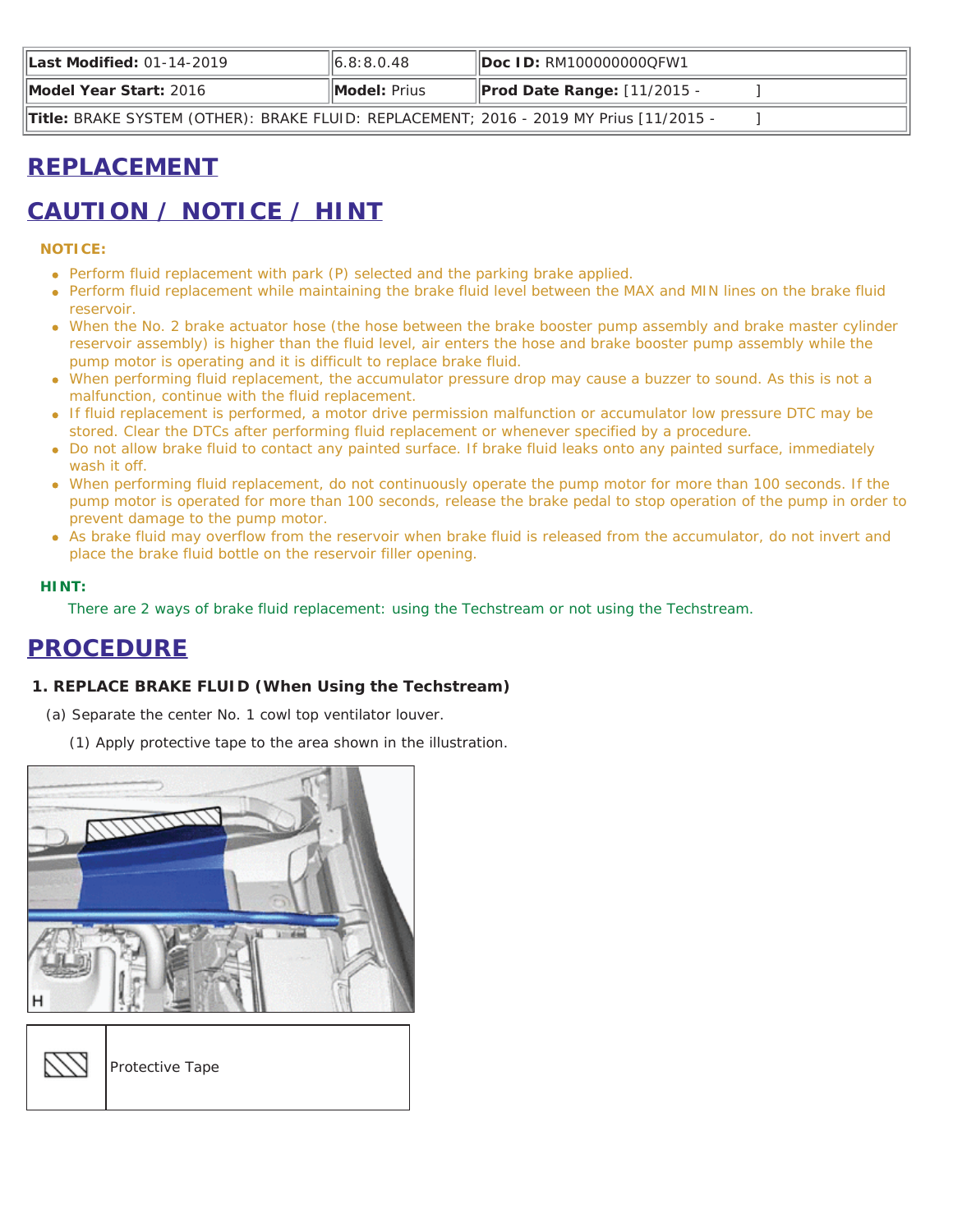

(3) Disengage the 2 claws and 5 guides and separate the center No. 1 cowl top ventilator louver.

(2) Disengage the 2 claws and separate the hood to cowl

top seal from the cowl top ventilator louver.

(b) Fill the reservoir with brake fluid.

(1) Remove the brake master cylinder reservoir filler cap assembly.

(2) Add brake fluid to the reservoir until the fluid level is between the MAX and MIN lines on the brake fluid reservoir. Brake Fluid:

SAE J1703 or FMVSS No. 116 DOT3 SAE J1704 or FMVSS No. 116 DOT4

(c) Replace the brake fluid.

(1) Connect the Techstream to the DLC3 and turn the power switch on (IG).



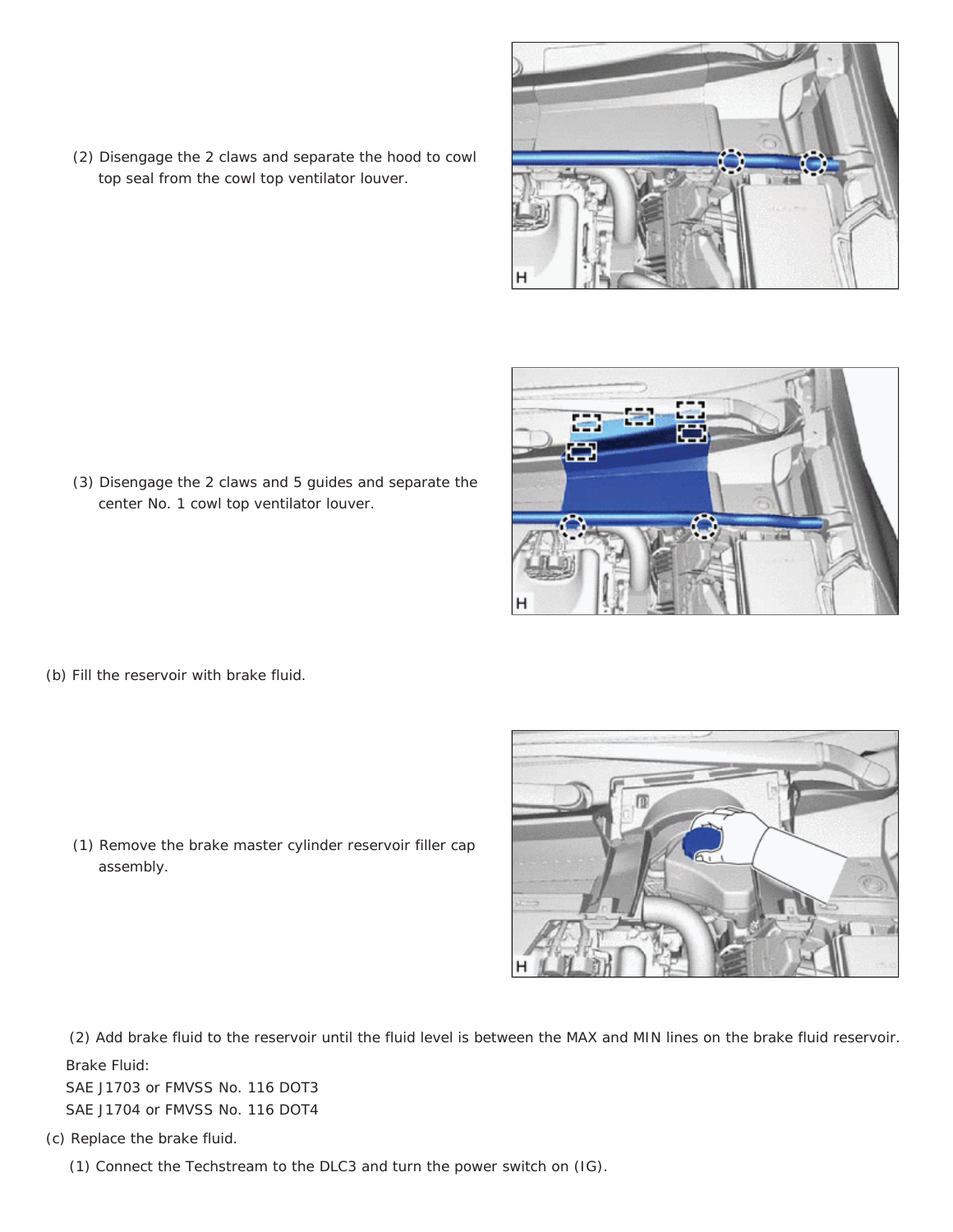(2) Turn the Techstream on and enter the following menus: Chassis / ABS/VSC/TRAC / Utility / Air Bleeding/AHB-R Utility.

## **Chassis > ABS/VSC/TRAC > Utility**

## TESTER DISPLAY

Air Bleeding/AHB-R Utility

(3) Select "Brake Line Air Bleeding", and replace the brake fluid following the instructions on the Techstream.

(4) After replacing brake fluid, tighten each bleeder plug.

## **Torque:**

## **Front Disc Brake Bleeder Plug : 8.3 N·m {85 kgf·cm, 73 in·lbf} Rear Disc Brake Bleeder Plug : 11 N·m {112 kgf·cm, 8 ft·lbf}**

- (d) Install the brake master cylinder reservoir filler cap assembly.
- (e) Clear the DTCs.

Click here INFO INFO

- (f) Turn the Techstream off then turn the power switch off.
- (g) Inspect for brake fluid leaks.
- (h) Install the center No. 1 cowl top ventilator louver.
	- (1) Engage the 2 claws and 5 guides to install the center No. 1 cowl top ventilator louver.
	- (2) Engage the 2 claws to install the hood to cowl top seal to the cowl top ventilator louver.
	- (3) Remove the protective tape.

## **2. REPLACE BRAKE FLUID (When Not Using the Techstream)**

## **NOTICE:**

- Performing the following procedure enters ECB (Electronically Controlled Brake system) Invalid Mode without using the Techstream.
- ECB (Electronically Controlled Brake system) Invalid Mode allows the brake fluid to be replaced without using the Techstream.
- The brake warning light blinks (yellow) to indicate that ECB (Electronically Controlled Brake system) Invalid Mode is selected.
- Be sure to confirm that the brake warning light is blinking (yellow) throughout the brake fluid replacement procedure.
- If any of the following conditions are met, ECB (Electronically Controlled Brake system) Invalid Mode is canceled and the brake warning light (yellow) turns off. Do not allow ECB (Electronically Controlled Brake system) Invalid Mode to be canceled while replacing brake fluid or DTCs may be stored.

A shift state other than park (P) is selected.

The power switch is turned on (READY).

The power switch is turned off.

The parking brake is released.

The vehicle speed is more than 0 km/h (0 mph).

- Do not rotate any brake disc while ECB (Electronically Controlled Brake system) Invalid Mode is selected.
- Although the brake warning light will blink (yellow) and a buzzer will sound while performing fluid replacement, this is not a malfunction.
- (a) Remove all 4 wheels.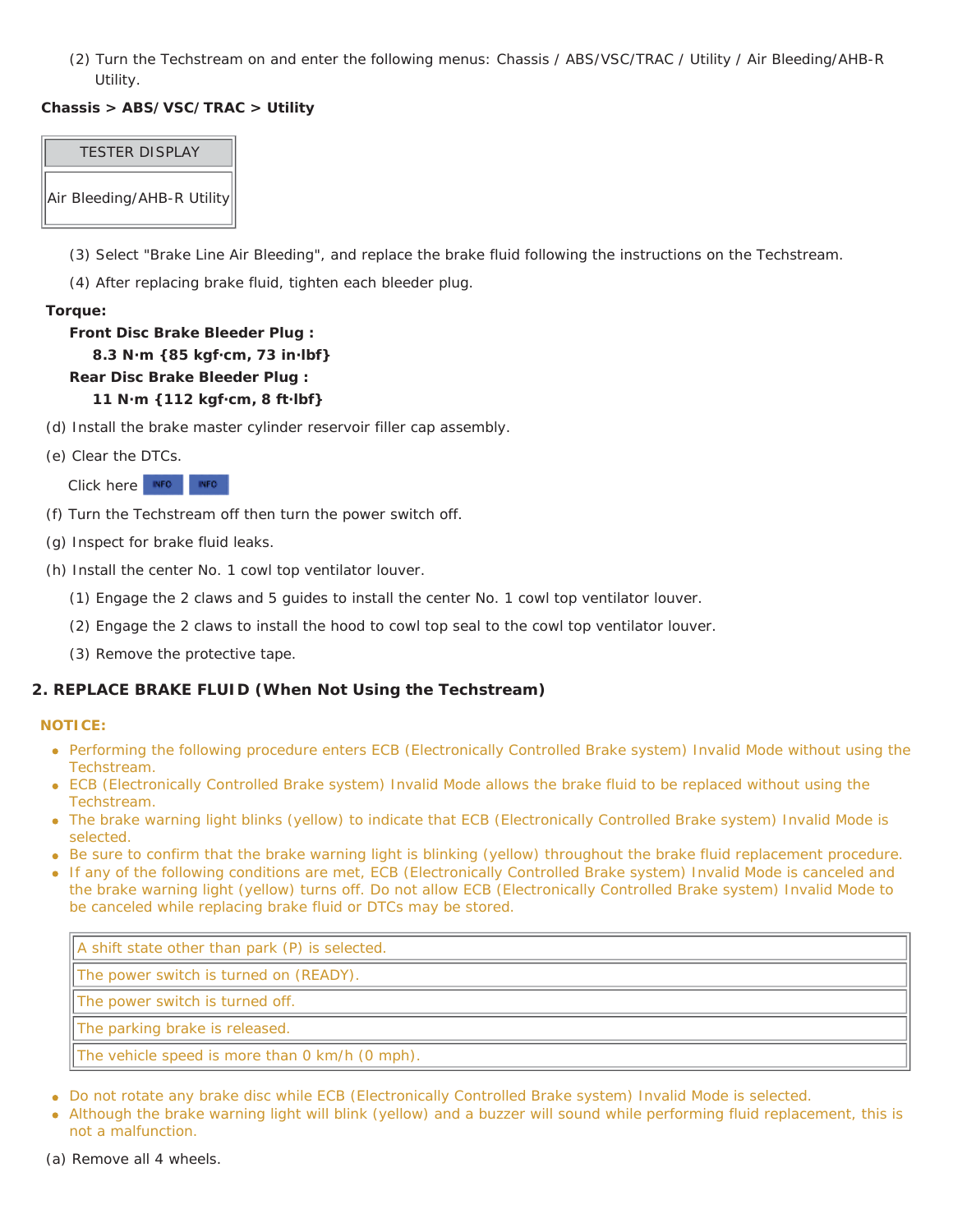

(b) Enter ECB (Electronically Controlled Brake system) Invalid Mode.

- (1) Perform the procedure listed below within 1 minute.
	- 1. Turn the power switch on (IG) with park (P) selected and the parking brake applied.
	- 2. Select neutral (N) and then depress the brake pedal more than 8 times within 5 seconds.
	- 3. Push the P position switch and then depress the brake pedal more than 8 times within 5 seconds.
	- 4. Select neutral (N) and then depress the brake pedal more than 8 times within 5 seconds.
	- 5. Push the P position switch.



(2) Check that the brake warning light is blinking (yellow).

\*a | Brake Warning Light (Yellow)

(c) Separate the center No. 1 cowl top ventilator louver.

(1) Apply protective tape to the area shown in the illustration.

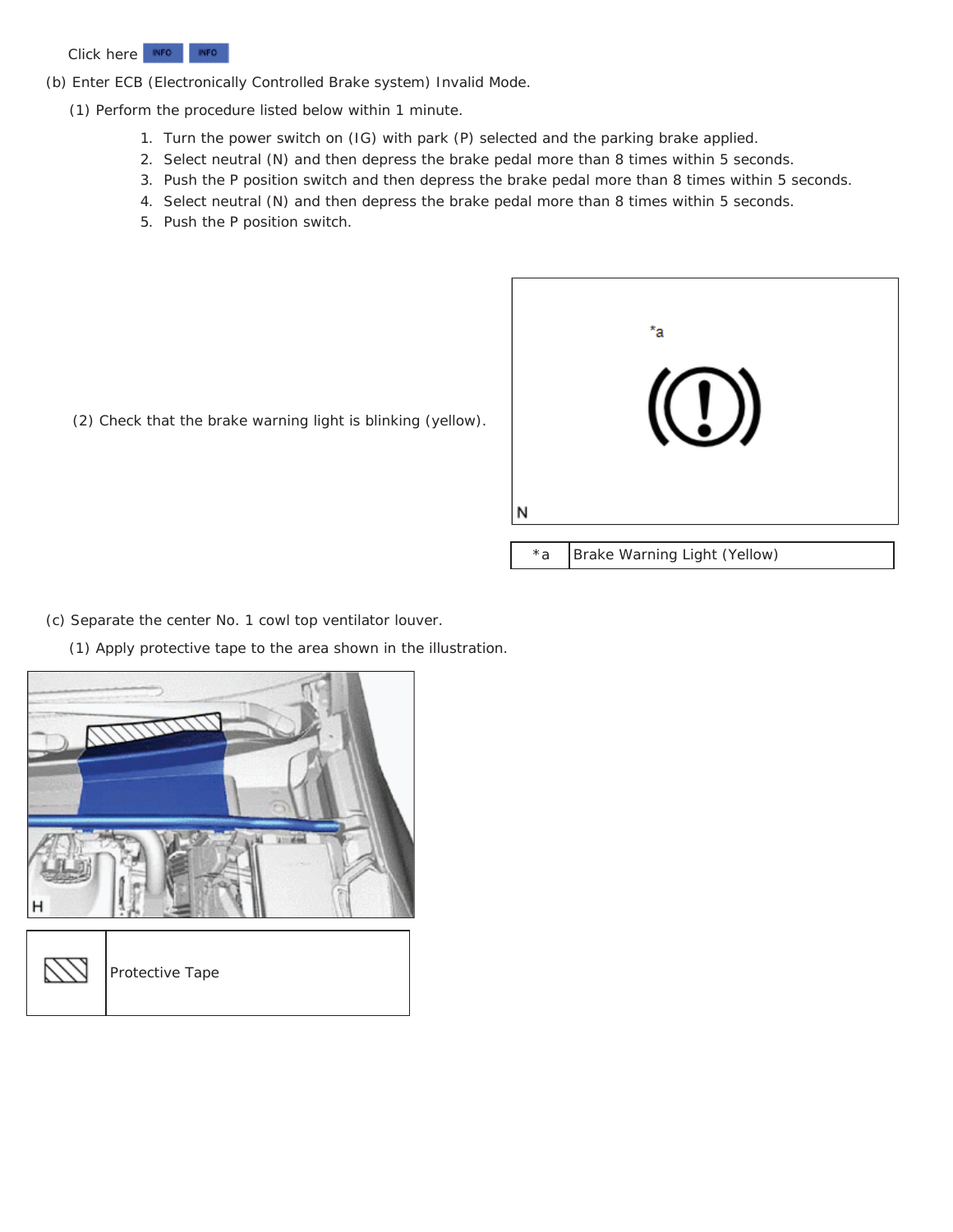

(3) Disengage the 2 claws and 5 guides and separate the center No. 1 cowl top ventilator louver.

(2) Disengage the 2 claws and separate the hood to cowl

top seal from the cowl top ventilator louver.

(d) Fill the reservoir with brake fluid.

(1) Remove the brake master cylinder reservoir filler cap assembly.

(2) Add brake fluid to the reservoir until the fluid level is between the MAX and MIN lines on the brake fluid reservoir. Brake Fluid:

SAE J1703 or FMVSS No. 116 DOT3 SAE J1704 or FMVSS No. 116 DOT4

(e) Replace the brake fluid.



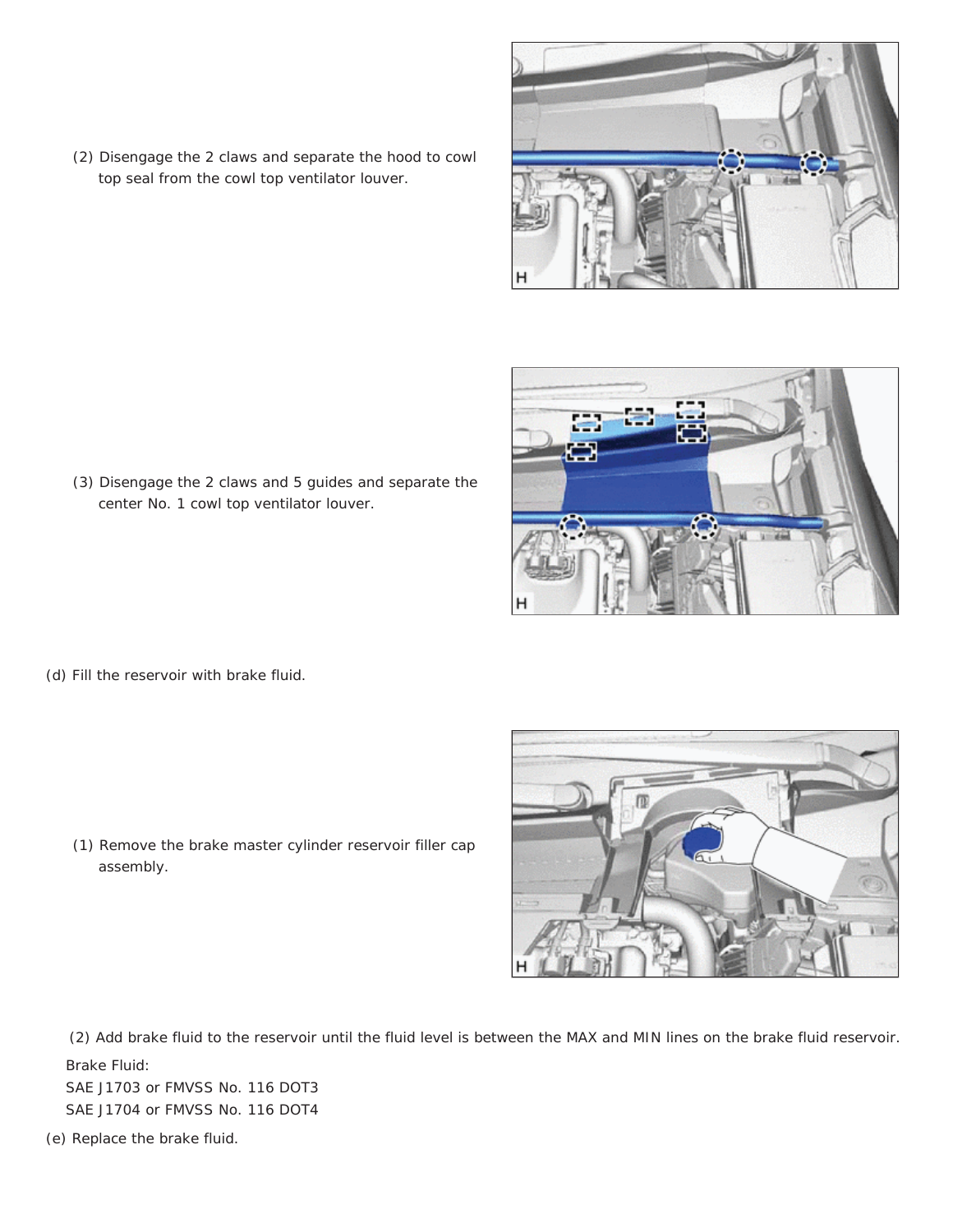### **HINT:**

- When replacing the brake fluid using vacuum, the brake fluid bottle can be inverted and placed on the reservoir filler opening.
- Apply protective tape to the area shown in the illustration when placing the brake fluid bottle.





Protective Tape

- (1) Connect a vinyl tube to the bleeder plug of the front disc brake cylinder assembly RH.
- (2) Depress the brake pedal several times, and then loosen the bleeder plug with the pedal depressed.\*1
- (3) When fluid stops coming out, tighten the bleeder plug, and then release the brake pedal.\*2
- (4) Repeat steps \*1 and \*2 until new brake fluid comes out.
- (5) Tighten the bleeder plug completely.

#### **Torque:**

#### **8.3 N·m {85 kgf·cm, 73 in·lbf}**

- (6) Replace brake fluid from the front disc brake cylinder assembly LH using the same procedure as for the RH side.
- (7) Connect a vinyl tube to the bleeder plug of the rear disc brake cylinder assembly LH.
- (8) Depress the brake pedal several times, and then loosen the bleeder plug with the pedal depressed.\*3
- (9) When fluid stops coming out, tighten the bleeder plug, and then release the brake pedal.\*4
- (10) Repeat steps \*3 and \*4 until new brake fluid comes out.
- (11) Tighten the bleeder plug completely.

#### **Torque:**

#### **11 N·m {112 kgf·cm, 8 ft·lbf}**

- (12) Replace brake fluid from the rear disc brake cylinder assembly RH using the same procedure as for the LH side.
- (13) Turn the power switch off.
- (f) Inspect for brake fluid leaks.
- (g) Adjust the brake fluid level in the reservoir.

Click here **NFO** 

- (h) Install the brake master cylinder reservoir filler cap assembly.
- (i) Install the 4 wheels.

Click here **NFO** INFO.

- (j) Install the center No. 1 cowl top ventilator louver.
	- (1) Engage the 2 claws and 5 guides to install the center No. 1 cowl top ventilator louver.